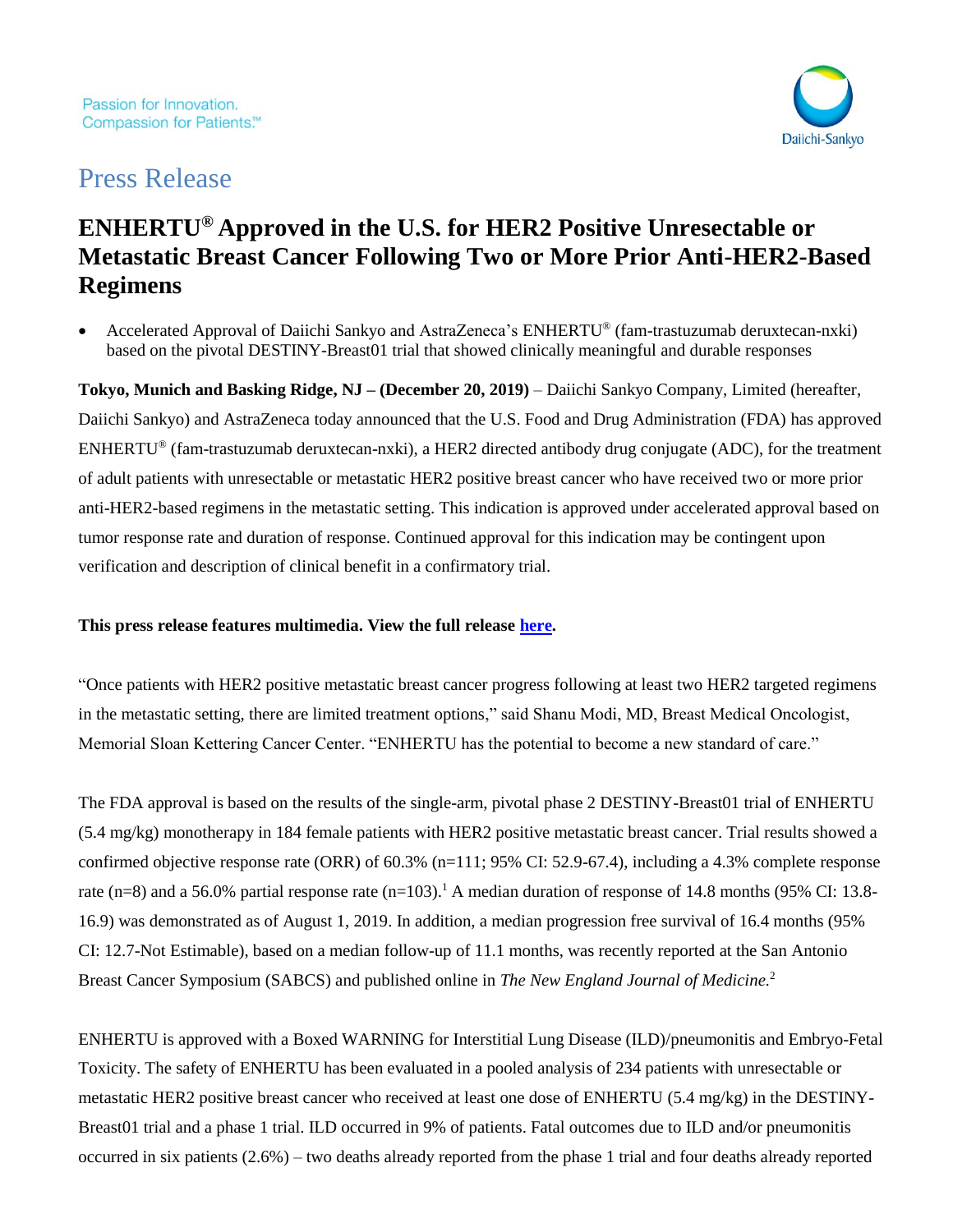in the phase 2 DESTINY-Breast01 trial. Patients and physicians should be aware of ILD/pneumonitis and patients should be actively monitored for potential signs and symptoms. If ILD/pneumonitis is identified, it should be managed as per the FDA approved Prescribing Information. Management may require dose modification or treatment discontinuation and steroid treatment. ENHERTU can cause fetal harm when administered to a pregnant woman. The most common adverse reactions (frequency ≥20%) were nausea, fatigue, vomiting, alopecia, constipation, decreased appetite, anemia, neutropenia, diarrhea, leukopenia, cough and thrombocytopenia.

Patients enrolled in DESTINY-Breast01 received a median of five prior regimens (range: 2 -17) in the locally advanced/metastatic setting. All patients received prior trastuzumab, ado-trastuzumab emtansine, and 66% had prior pertuzumab.

"The approval of ENHERTU underscores that this specifically engineered HER2 directed antibody drug conjugate is delivering on its intent to establish an important new treatment for patients with HER2 positive metastatic breast cancer," said Antoine Yver, MD, MSc, Executive Vice President and Global Head, Oncology R&D, Daiichi Sankyo. "Since the beginning of our clinical trial program four years ago, we have focused on the opportunity to transform the treatment landscape for patients with HER2 positive metastatic breast cancer, and we are extremely proud of how quickly we delivered ENHERTU to patients in the U.S., as ENHERTU represents one of the fastest developed biologics in oncology."

"ENHERTU has shown impressive results in women with HER2 positive metastatic breast cancer, with the majority of women benefiting from treatment and the median duration of response exceeding 14 months," said José Baselga, MD, PhD, Executive Vice President, Oncology R&D, AstraZeneca. "With this first approval, we are proud to bring ENHERTU to patients with high unmet need and we look forward to further exploring its potential in additional settings."

ENHERTU will be available by prescription in the U.S. within the coming weeks. Daiichi Sankyo and AstraZeneca are committed to ensuring that patients in the U.S. who are prescribed ENHERTU can access the medication and receive necessary financial support. Provider and patient support, reimbursement and distribution for ENHERTU in the U.S. will be accessible by visitin[g www.ENHERTU4U.com](http://www.enhertu4u.com/) or calling 1-833-ENHERTU (1-833-364-3788).

Please visit [www.ENHERTU.com](http://www.enhertu.com/) for full [Prescribing Information,](https://dsi.com/prescribing-information-portlet/getPIContent?productName=Enhertu&inline=true) including Boxed WARNING, and [Medication](https://dsi.com/prescribing-information-portlet/getPIContent?productName=Enhertu_Med&inline=true)  [Guide.](https://dsi.com/prescribing-information-portlet/getPIContent?productName=Enhertu_Med&inline=true) 

## **Important Safety Information**

## **Indication**

ENHERTU is a HER2-directed antibody and topoisomerase inhibitor conjugate indicated for the treatment of adult patients with unresectable or metastatic HER2-positive breast cancer who have received two or more prior anti-HER2-based regimens in the metastatic setting.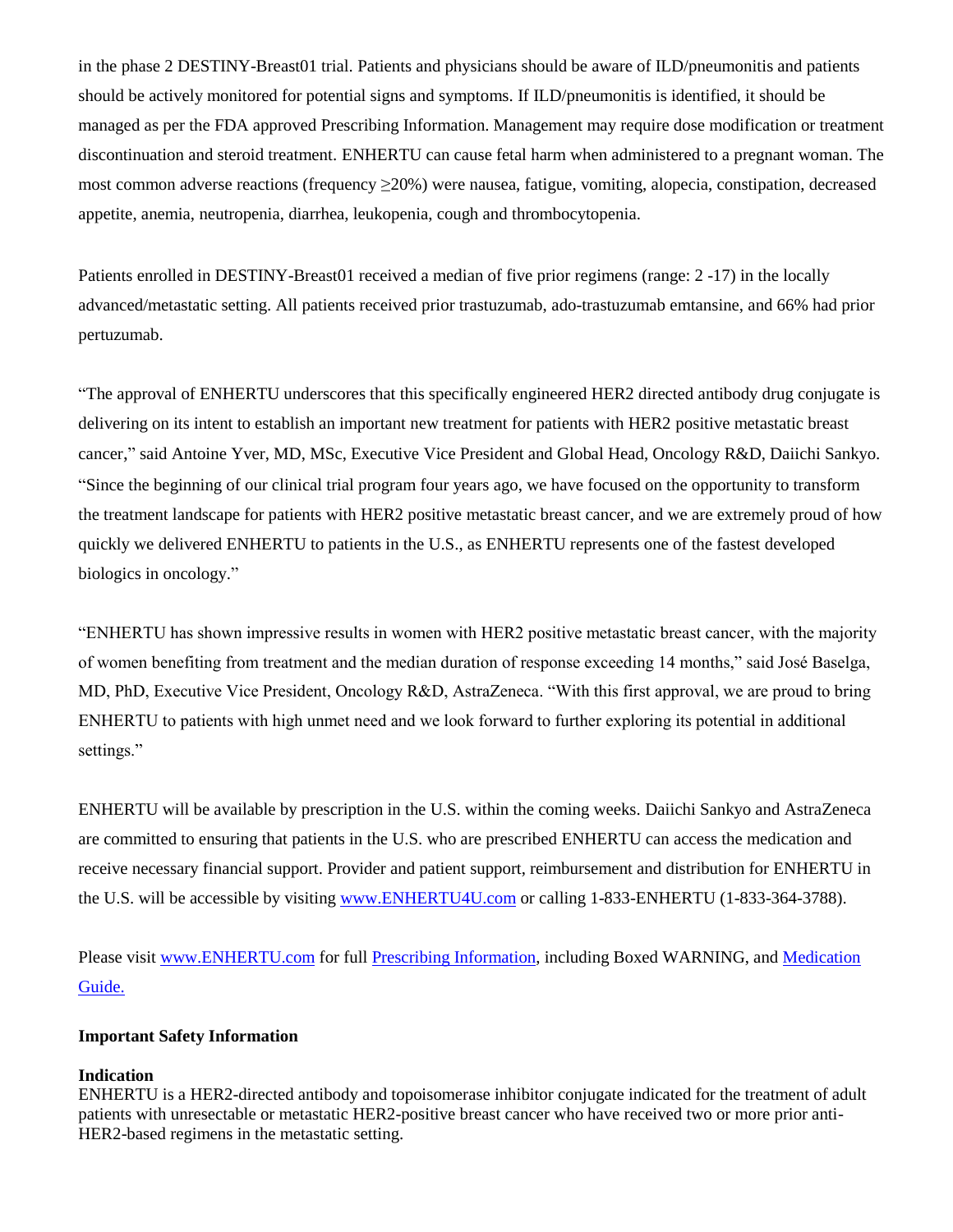This indication is approved under accelerated approval based on tumor response rate and duration of response. Continued approval for this indication may be contingent upon verification and description of clinical benefit in a confirmatory trial.

## **WARNING: INTERSTITIAL LUNG DISEASE and EMBRYO-FETAL TOXICITY**

- **Interstitial lung disease (ILD) and pneumonitis, including fatal cases, have been reported with ENHERTU. Monitor for and promptly investigate signs and symptoms including cough, dyspnea, fever, and other new or worsening respiratory symptoms. Permanently discontinue ENHERTU in all patients with Grade 2 or higher ILD/pneumonitis. Advise patients of the risk and to immediately report symptoms.**
- **Exposure to ENHERTU during pregnancy can cause embryo-fetal harm. Advise patients of these risks and the need for effective contraception.**

## **Contraindications**

None.

## **WARNINGS AND PRECAUTIONS**

## **Interstitial Lung Disease / Pneumonitis**

Severe, life-threatening, or fatal interstitial lung disease (ILD), including pneumonitis, can occur in patients treated with ENHERTU. In clinical studies, of the 234 patients with unresectable or metastatic HER2-positive breast cancer treated with ENHERTU, ILD occurred in 9% of patients. Fatal outcomes due to ILD and/or pneumonitis occurred in 2.6% of patients treated with ENHERTU. Median time to first onset was 4.1 months (range: 1.2 to 8.3).

Advise patients to immediately report cough, dyspnea, fever, and/or any new or worsening respiratory symptoms. Monitor patients for signs and symptoms of ILD. Promptly investigate evidence of ILD. Evaluate patients with suspected ILD by radiographic imaging. Consider consultation with a pulmonologist. For asymptomatic ILD/pneumonitis (Grade 1), interrupt ENHERTU until resolved to Grade 0, then if resolved in ≤28 days from date of onset, maintain dose. If resolved in >28 days from date of onset, reduce dose one level. Consider corticosteroid treatment as soon as ILD/pneumonitis is suspected (e.g., ≥0.5 mg/kg prednisolone or equivalent). For symptomatic ILD/pneumonitis (Grade 2 or greater), permanently discontinue ENHERTU. Promptly initiate corticosteroid treatment as soon as ILD/pneumonitis is suspected (e.g.,  $\geq 1$  mg/kg prednisolone or equivalent). Upon improvement, follow by gradual taper (e.g., 4 weeks).

## **Neutropenia**

Severe neutropenia, including febrile neutropenia, can occur in patients treated with ENHERTU. Of the 234 patients with unresectable or metastatic HER2-positive breast cancer who received ENHERTU, a decrease in neutrophil count was reported in 30% of patients and 16% had Grade 3 or 4 events. Median time to first onset was 1.4 months (range: 0.3 to 18.2). Febrile neutropenia was reported in 1.7% of patients.

Monitor complete blood counts prior to initiation of ENHERTU and prior to each dose, and as clinically indicated. Based on the severity of neutropenia, ENHERTU may require dose interruption or reduction. For Grade 3 neutropenia (Absolute Neutrophil Count [ANC] <1.0 to 0.5 x 10<sup>9</sup>/L) interrupt ENHERTU until resolved to Grade 2 or less, then maintain dose. For Grade 4 neutropenia (ANC < 0.5 x 10<sup>9</sup>/L) interrupt ENHERTU until resolved to Grade 2 or less. Reduce dose by one level. For febrile neutropenia (ANC <1.0 x  $10^9$ /L and temperature >38.3°C or a sustained temperature of ≥38ºC for more than 1 hour), interrupt ENHERTU until resolved. Reduce dose by one level.

## **Left Ventricular Dysfunction**

Patients treated with ENHERTU may be at increased risk of developing left ventricular dysfunction. Left ventricular ejection fraction (LVEF) decrease has been observed with anti-HER2 therapies, including ENHERTU. In the 234 patients with unresectable or metastatic HER2-positive breast cancer who received ENHERTU, two cases (0.9%) of asymptomatic LVEF decrease were reported. Treatment with ENHERTU has not been studied in patients with a history of clinically significant cardiac disease or LVEF <50% prior to initiation of treatment.

Assess LVEF prior to initiation of ENHERTU and at regular intervals during treatment as clinically indicated. Manage LVEF decrease through treatment interruption. Permanently discontinue ENHERTU if LVEF of <40% or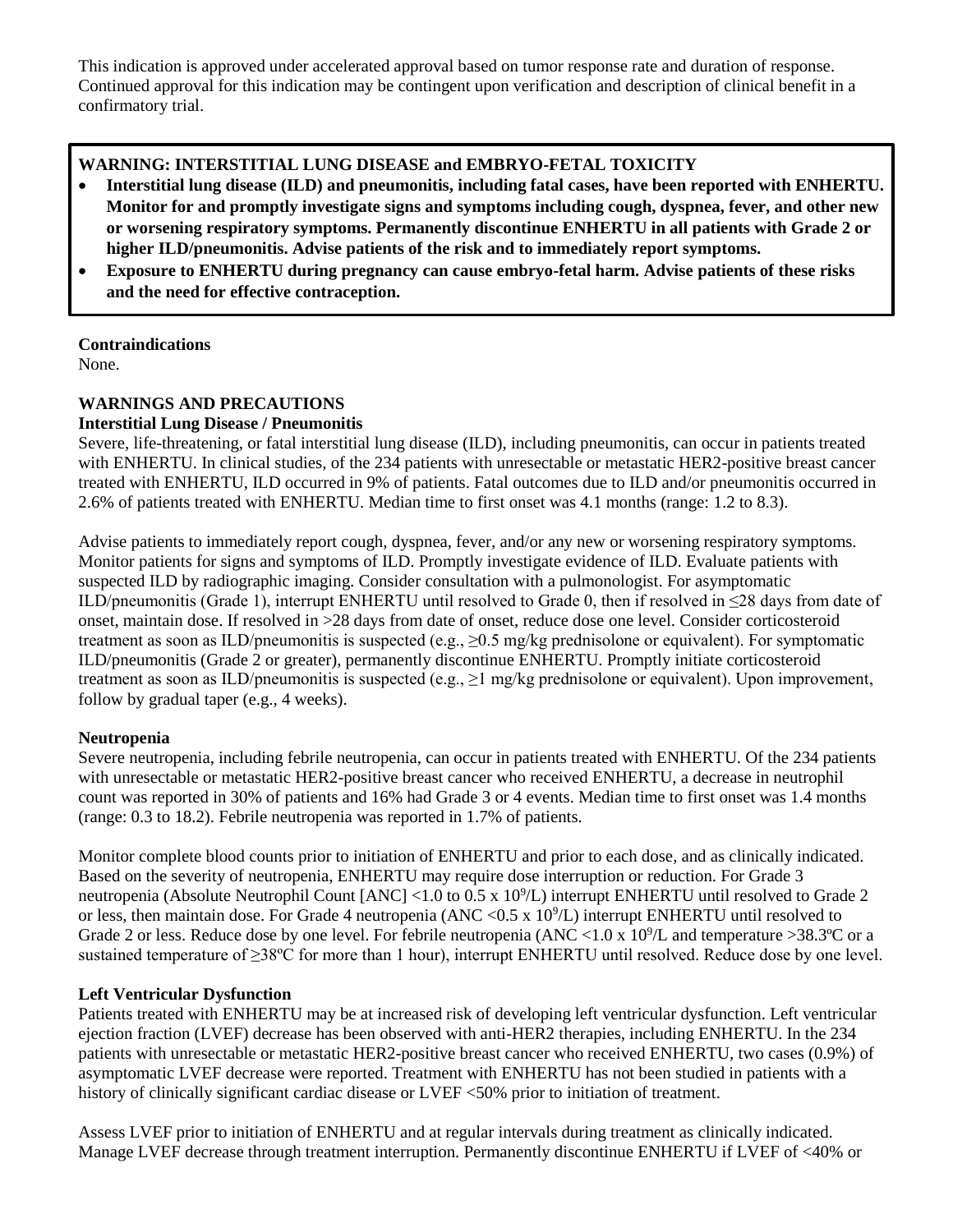absolute decrease from baseline of >20% is confirmed. When LVEF is >45% and absolute decrease from baseline is 10-20%, continue treatment with ENHERTU. When LVEF is 40-45% and absolute decrease from baseline is <10%, continue treatment with ENHERTU and repeat LVEF assessment within 3 weeks. When LVEF is 40-45% and absolute decrease from baseline is 10-20%, interrupt ENHERTU and repeat LVEF assessment within 3 weeks. If LVEF has not recovered to within 10% from baseline, permanently discontinue ENHERTU. If LVEF recovers to within 10% from baseline, resume treatment with ENHERTU at the same dose. When LVEF is <40% or absolute decrease from baseline is >20%, interrupt ENHERTU and repeat LVEF assessment within 3 weeks. If LVEF of <40% or absolute decrease from baseline of >20% is confirmed, permanently discontinue ENHERTU. Permanently discontinue ENHERTU in patients with symptomatic congestive heart failure.

## **Embryo-Fetal Toxicity**

ENHERTU can cause fetal harm when administered to a pregnant woman. Advise patients of the potential risks to a fetus. Verify the pregnancy status of females of reproductive potential prior to the initiation of ENHERTU. Advise females of reproductive potential to use effective contraception during treatment and for at least 7 months following the last dose of ENHERTU. Advise male patients with female partners of reproductive potential to use effective contraception during treatment with ENHERTU and for at least 4 months after the last dose of ENHERTU.

## **Adverse Reactions**

The safety of ENHERTU was evaluated in a pooled analysis of 234 patients with unresectable or metastatic HER2 positive breast cancer who received at least one dose of ENHERTU 5.4 mg/kg in DESTINY-Breast01 and Study DS8201-A-J101. ENHERTU was administered by intravenous infusion once every three weeks. The median duration of treatment was 7 months (range: 0.7 to 31).

Serious adverse reactions occurred in 20% of patients receiving ENHERTU. Serious adverse reactions in >1% of patients who received ENHERTU were interstitial lung disease, pneumonia, vomiting, nausea, cellulitis, hypokalemia, and intestinal obstruction. Fatalities due to adverse reactions occurred in 4.3% of patients including interstitial lung disease (2.6%), and the following events occurred in one patient each (0.4%): acute hepatic failure/acute kidney injury, general physical health deterioration, pneumonia, and hemorrhagic shock.

ENHERTU was permanently discontinued in 9% of patients, of which ILD accounted for 6%. Dose interruptions due to adverse reactions occurred in 33% of patients treated with ENHERTU. The most frequent adverse reactions (>2%) associated with dose interruption were neutropenia, anemia, thrombocytopenia, leukopenia, upper respiratory tract infection, fatigue, nausea, and ILD. Dose reductions occurred in 18% of patients treated with ENHERTU. The most frequent adverse reactions (>2%) associated with dose reduction were fatigue, nausea, and neutropenia.

The most common adverse reactions (frequency ≥20%) were nausea (79%), fatigue (59%), vomiting (47%), alopecia (46%), constipation (35%), decreased appetite (32%), anemia (31%), neutropenia (29%), diarrhea (29%), leukopenia (22%), cough (20%), and thrombocytopenia (20%).

## **Use in Specific Populations**

- **Pregnancy:** ENHERTU can cause fetal harm when administered to a pregnant woman. Advise patients of the potential risks to a fetus. There are clinical considerations if ENHERTU is used in pregnant women, or if a patient becomes pregnant within 7 months following the last dose of ENHERTU.
- **Lactation:** There are no data regarding the presence of ENHERTU in human milk, the effects on the breastfed child, or the effects on milk production. Because of the potential for serious adverse reactions in a breastfed child, advise women not to breastfeed during treatment with ENHERTU and for 7 months after the last dose.
- **Females and Males of Reproductive Potential:** Pregnancy testing: Verify pregnancy status of females of reproductive potential prior to initiation of ENHERTU. Contraception: *Females*: ENHERTU can cause fetal harm when administered to a pregnant woman. Advise females of reproductive potential to use effective contraception during treatment with ENHERTU and for at least 7 months following the last dose. *Males*: Advise male patients with female partners of reproductive potential to use effective contraception during treatment with ENHERTU and for at least 4 months following the last dose. Infertility: ENHERTU may impair male reproductive function and fertility.
- **Pediatric Use:** Safety and effectiveness of ENHERTU have not been established in pediatric patients.
- **Geriatric Use:** Of the 234 patients with HER2-positive breast cancer treated with ENHERTU 5.4 mg/kg, 26% were ≥65 years and 5% were ≥75 years. No overall differences in efficacy were observed between patients ≥65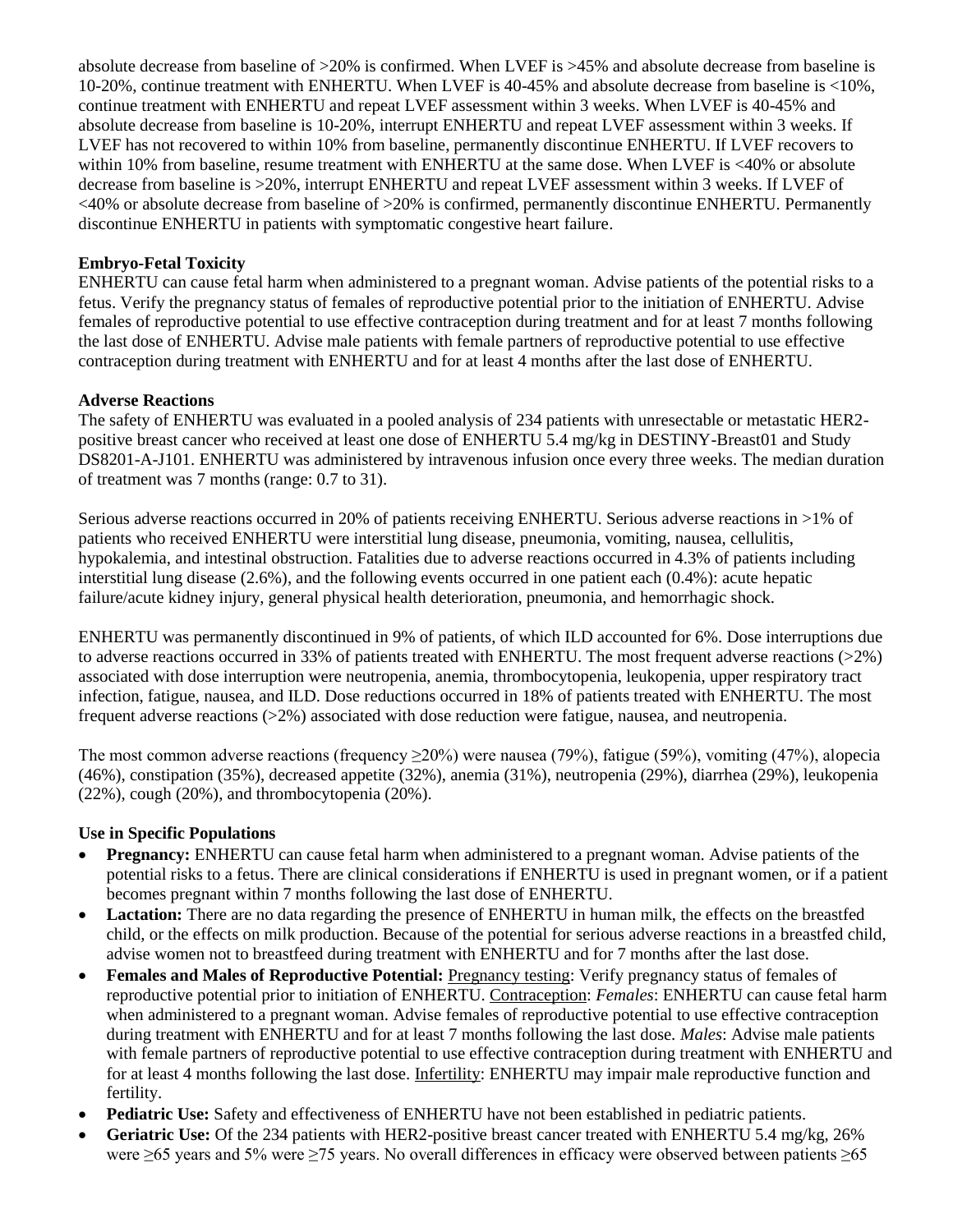years of age compared to younger patients. There was a higher incidence of Grade 3-4 adverse reactions observed in patients aged  $\geq 65$  years (53%) as compared to younger patients (42%).

• **Hepatic Impairment:** In patients with moderate hepatic impairment, due to potentially increased exposure, closely monitor for increased toxicities related to the topoisomerase inhibitor.

## **To report SUSPECTED ADVERSE REACTIONS, contact Daiichi Sankyo, Inc. at 1-877-437-7763 or FDA at 1-800-FDA-1088 or fda.gov/medwatch.**

#### **Please see accompanying full [Prescribing Information,](https://dsi.com/prescribing-information-portlet/getPIContent?productName=Enhertu&inline=true) including Boxed WARNING, and [Medication Guide.](https://dsi.com/prescribing-information-portlet/getPIContent?productName=Enhertu_Med&inline=true)**

#### **About HER2 Positive Breast Cancer**

Approximately one in five breast cancers are HER2 positive.<sup>3,4</sup> Despite recent improvements and approvals of new medicines, there remain significant clinical needs for patients with HER2 positive metastatic breast cancer.<sup>5,6</sup> This disease remains incurable with patients eventually progressing after available treatment.<sup>5,6</sup>

#### **About HER2**

HER2 is a tyrosine kinase receptor growth-promoting protein found on the surface of some cancer cells that is associated with aggressive disease and poor prognosis in patients with breast cancer.<sup>7</sup> To be considered HER2 positive, tumor cancer cells are usually tested by one of two methods: immunohistochemistry (IHC) or fluorescent in situ hybridization (FISH). IHC test results are reported as: 0, IHC 1+, IHC 2+, or IHC 3+.<sup>7</sup> A finding of IHC 3+ and/or FISH amplification is considered positive.<sup>7</sup>

#### **About DESTINY-Breast01**

[DESTINY-Breast01](https://clinicaltrials.gov/ct2/show/NCT03248492) is a pivotal phase 2, single-arm, open-label, global, multicenter, two-part trial evaluating the safety and efficacy of ENHERTU in 184 female patients with HER2 positive unresectable and/or metastatic breast cancer previously treated with ado-trastuzumab emtansine (T-DM1). The primary endpoint of the trial is objective response rate, as determined by independent central review. Secondary objectives include pharmacokinetics, duration of response, disease control rate, clinical benefit rate, progression-free survival, overall survival and safety.

#### **About the Clinical Development Program**

A comprehensive development program for fam-trastuzumab deruxtecan-nxki is underway globally with five pivotal trials in HER2 expressing metastatic breast and gastric cancer, including a trial in patients with metastatic breast cancer and low levels of HER2 expression (HER2 low). Phase 2 trials are underway for HER2 expressing advanced colorectal cancer as well as metastatic non-squamous HER2 overexpressing or HER2 mutated non-small cell lung cancer. Trials in combination with other anticancer treatments, such as immunotherapy, also are underway.

A regulatory submission also has been made to Japan's Ministry of Health, Labour and Welfare (MHLW) for the treatment of HER2 positive metastatic breast cancer, and it has previously received SAKIGAKE designation for the treatment of advanced HER2 positive gastric or gastroesophageal junction cancer by Japan's MHLW.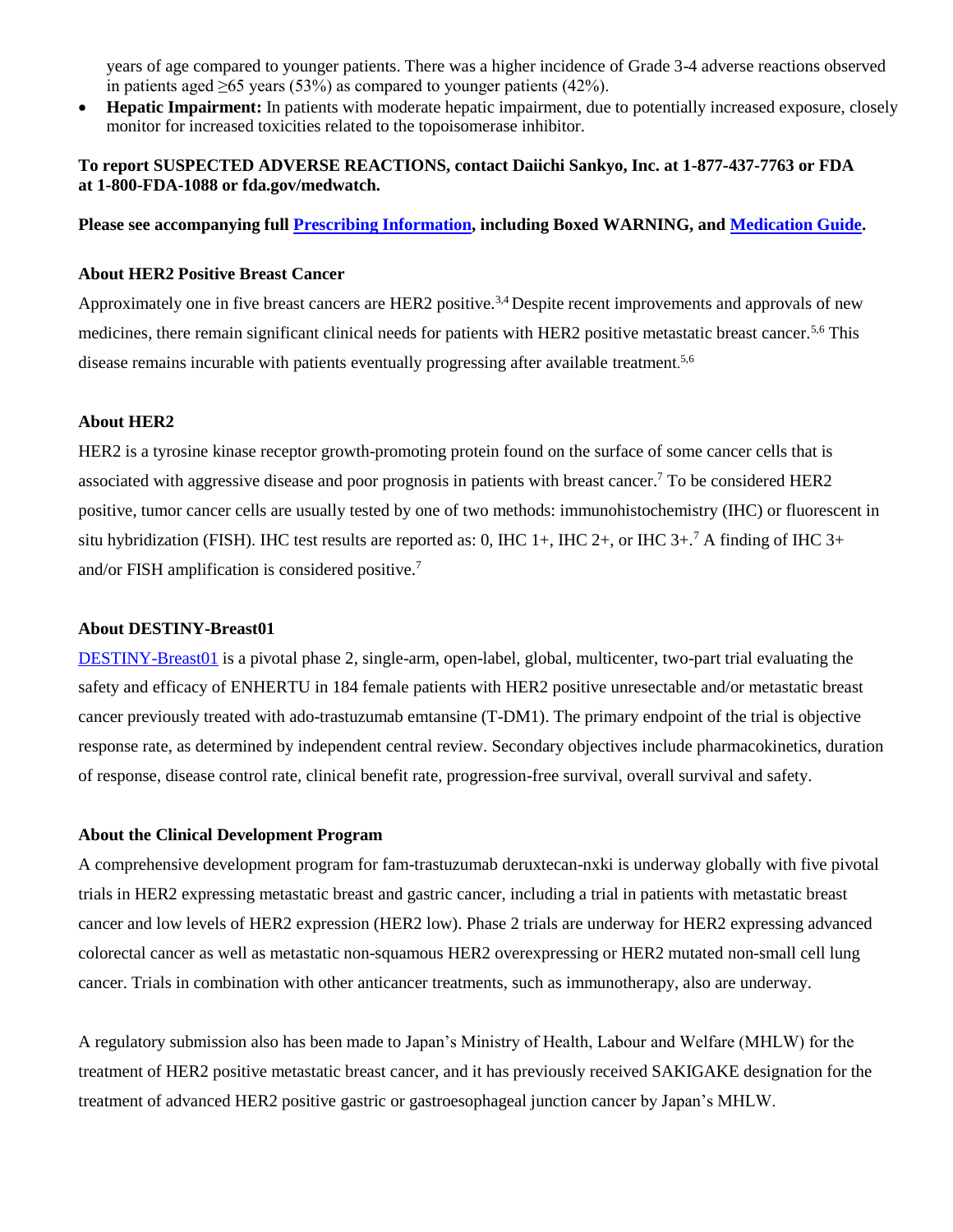#### **About ENHERTU**

ENHERTU (fam-trastuzumab deruxtecan-nxki), formerly known as DS-8201, is the lead product in the ADC Franchise of the Daiichi Sankyo Cancer Enterprise and the most advanced program in AstraZeneca's ADC Scientific platform. ADCs are targeted cancer medicines that deliver cytotoxic chemotherapy ("payload") to cancer cells via a linker attached to a monoclonal antibody that binds to a specific target expressed on cancer cells.

Designed using Daiichi Sankyo's proprietary DXd ADC technology, ENHERTU is comprised of a HER2 monoclonal antibody attached to a novel topoisomerase I inhibitor payload by a tetrapeptide-based linker.

ENHERTU received Priority Review, Breakthrough Therapy Designation, and Fast Track Designation from the FDA for the treatment of select patients with HER2 positive metastatic breast cancer.

## **About the Collaboration between Daiichi Sankyo and AstraZeneca**

In March 2019, Daiichi Sankyo and AstraZeneca entered into a global collaboration to jointly develop and commercialize fam-trastuzumab deruxtecan-nxki as a potential new medicine worldwide, except in Japan where Daiichi Sankyo will maintain exclusive rights. Daiichi Sankyo will be solely responsible for the manufacturing and supply.

#### **About Daiichi Sankyo**

Daiichi Sankyo Group is dedicated to the creation and supply of innovative pharmaceutical therapies to improve standards of care and address diversified, unmet medical needs of people globally by leveraging our world-class science and technology. With more than 100 years of scientific expertise and a presence in more than 20 countries, Daiichi Sankyo and its 15,000 employees around the world draw upon a rich legacy of innovation and a robust pipeline of promising new medicines to help people. In addition to a strong portfolio of medicines for cardiovascular diseases, under the Group's 2025 Vision to become a "Global Pharma Innovator with Competitive Advantage in Oncology," Daiichi Sankyo is primarily focused on providing novel therapies in oncology, as well as other research areas centered around rare diseases and immune disorders. For more information, please visit: [www.daiichisankyo.com.](http://www.daiichisankyo.com/)

*Dr. Shanu Modi has received compensation from Daiichi Sankyo for advisory services.* 

## **Media Contacts:**

Global/US: Jennifer Brennan Daiichi Sankyo, Inc. [jbrennan2@dsi.com](mailto:jbrennan2@dsi.com) +1 908 992 6631 (office) +1 201 709 9309 (mobile)